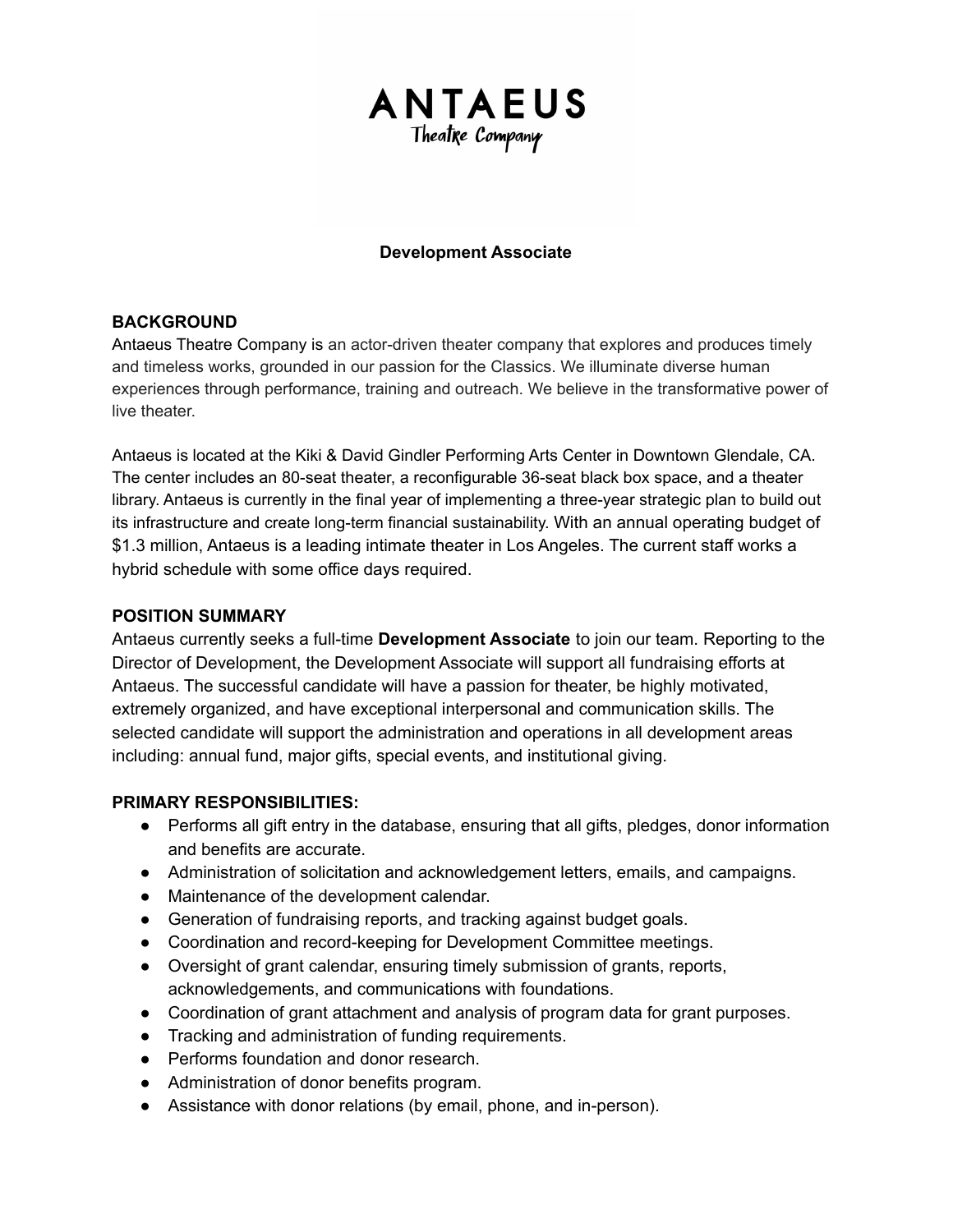● Assistance with planning and management of donor events and fundraisers, including coordination with caterers and vendors.

# **SECONDARY RESPONSIBILITIES:**

- Drafting, proofreading and editing materials as needed.
- Answering phones and assisting with ticketing requests.
- Exhibiting appropriate etiquette and timeliness in all matters.
- Demonstrating good work habits including punctuality, adherence to workplace policies, preparedness for meetings and events, responsiveness to all donor, audience, Board and supervisor requests.

## **Qualifications:**

- Professional writing skills with keen attention to detail
- Excellent computer skills, including knowledge of Microsoft Office suite with proficiency in Excel and Word
- Experience with CRM, database or box office systems, and/or an aptitude for learning new software and systems quickly
- Exceptional organizational skills; ability to track and manage complex schedules and priorities, including long-term projects, time-sensitive objectives, and daily tasks
- Strong interpersonal skills, with a polished public-facing demeanor
- Appreciates and is enthusiastic about theater and the important role that cultural organizations play in the life of a vibrant community. Must be able to balance the many challenges inherent in working in a growing, fast-paced intimate theater environment.
- An attitude that is friendly, responsive, and highly-responsible. Comfortable taking initiative and accepting direction
- Previous experience with fundraising and/or theater administration would be beneficial but is not required
- Must have a valid driver's license and reliable vehicle

*This is a full-time, non-exempt position. Starting pay for this position will be \$18-22/hr, commensurate with experience. Benefits include: medical insurance, paid vacation, holidays, and sick leave. All employees at Antaeus Theatre Company undertake other duties as needed and all positions require flexible work hours, including evening and weekends.*

*One of Antaeus's [guiding](https://antaeus.org/about-antaeus/antaeus-history-mission-2/) values is Inclusivity: We are committed to creating a welcoming environment and deeper inclusion within our company. Antaeus strives for diversity through Company membership, Board membership, staff, inclusive casting, choice of artistic material, and through our community engagement. We are a space where all voices are heard. To support our hiring goal of identifying a highly qualified and diverse pool of candidates, we strongly encourage applicants from communities that are underrepresented in the American Theatre to apply.*